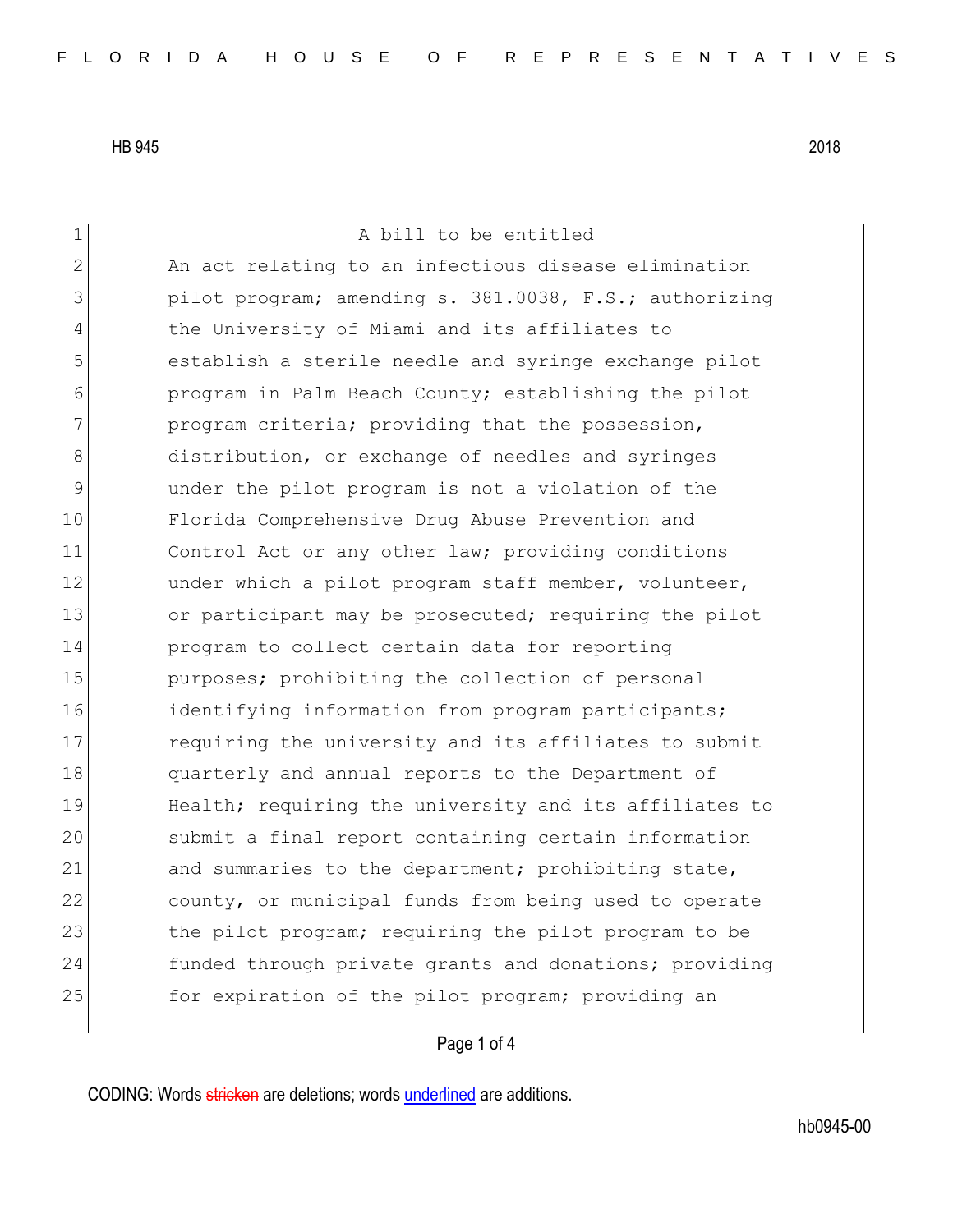26 effective date. 27 28 Be It Enacted by the Legislature of the State of Florida: 29 30 Section 1. Subsection (4) of section 381.0038, Florida 31 Statutes, is amended to read: 32 381.0038 Education; sterile needle and syringe exchange 33 pilot program.—The Department of Health shall establish a 34 program to educate the public about the threat of acquired 35 immune deficiency syndrome. 36 (4) The University of Miami and its affiliates may 37 establish a single sterile needle and syringe exchange pilot 38 program in Miami-Dade County and Palm Beach County. The pilot 39 program may operate at a fixed location or through a mobile 40 health unit. The pilot program shall offer the free exchange of 41 clean, unused needles and hypodermic syringes for used needles 42 and hypodermic syringes as a means to prevent the transmission 43 of HIV, AIDS, viral hepatitis, or other blood-borne diseases 44 among intravenous drug users and their sexual partners and 45 offspring. 46 (a) The pilot program must: 47 1. Provide for maximum security of exchange sites and 48 equipment, including an accounting of the number of needles and 49 syringes in use, the number of needles and syringes in storage, 50 safe disposal of returned needles, and any other measure that

Page 2 of 4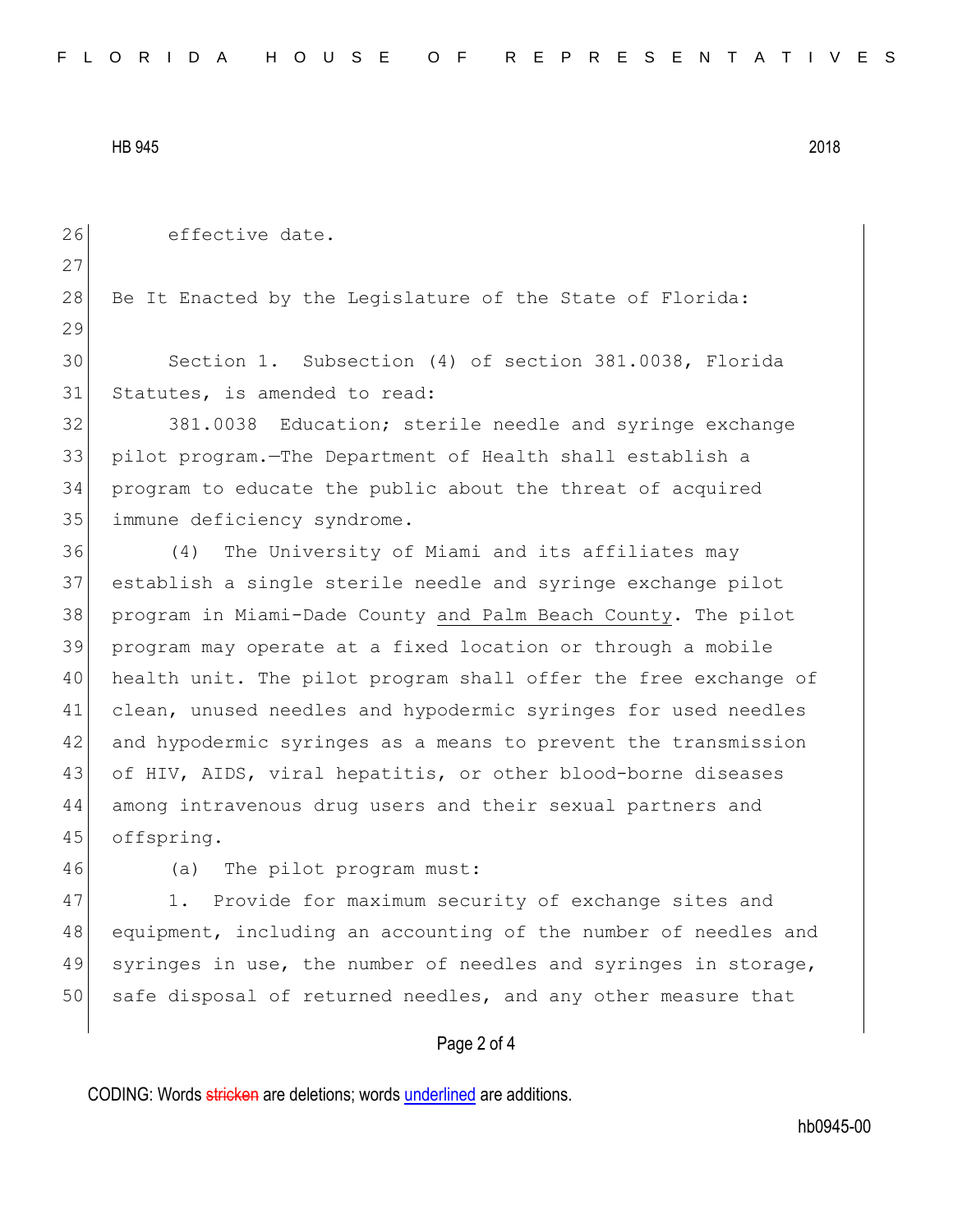51 may be required to control the use and dispersal of sterile 52 needles and syringes.

53 2. Operate a one-to-one exchange, whereby the participant 54 shall receive one sterile needle and syringe unit in exchange 55 for each used one.

56 3. Make available educational materials and referrals to 57 education regarding the transmission of HIV, viral hepatitis, 58 and other blood-borne diseases; provide referrals for drug abuse 59 prevention and treatment; and provide or refer for HIV and viral 60 hepatitis screening.

61 (b) The possession, distribution, or exchange of needles 62 or syringes as part of the pilot program established under this 63 subsection is not a violation of any part of chapter 893 or any 64 other law.

65 (c) A pilot program staff member, volunteer, or 66 participant is not immune from criminal prosecution for:

67 1. The possession of needles or syringes that are not a 68 part of the pilot program; or

69 2. The redistribution of needles or syringes in any form, 70 if acting outside the pilot program.

71 (d) The pilot program must collect data for quarterly, 72 annual, and final reporting purposes. The annual report must 73 include information on the number of participants served, the 74 number of needles and syringes exchanged and distributed, the 75 demographic profiles of the participants served, the number of

## Page 3 of 4